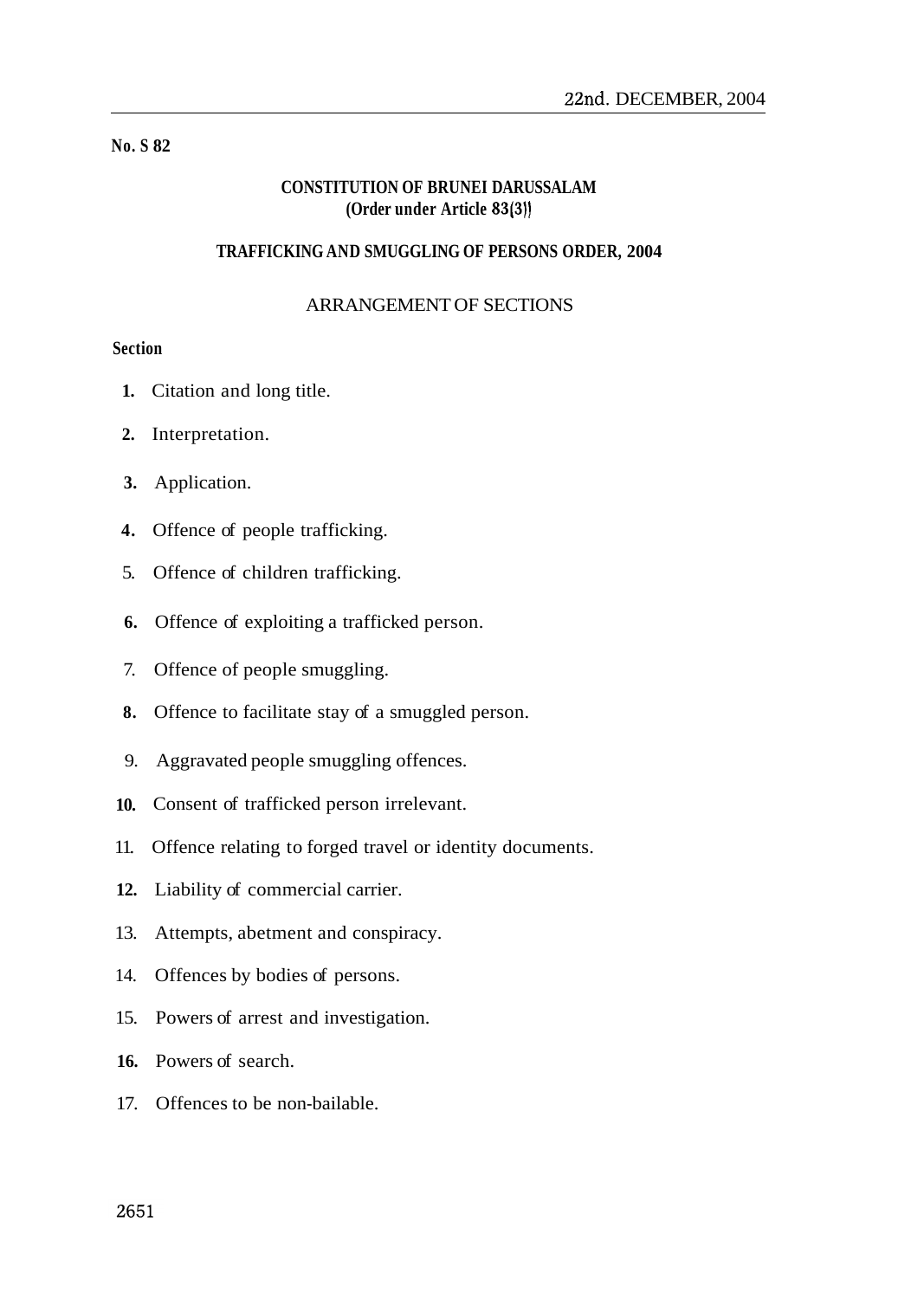- **18.** Consent of Public Prosecutor.
- 19. Trafficking and Smuggling of Persons Fund.
- **20.** Penalties to be cumulative.
- **21.** Application of fines.
- **22.** Offender deemed to be prohibited immigrant.
- **23.** Regulations.
- **24.** Application to other laws.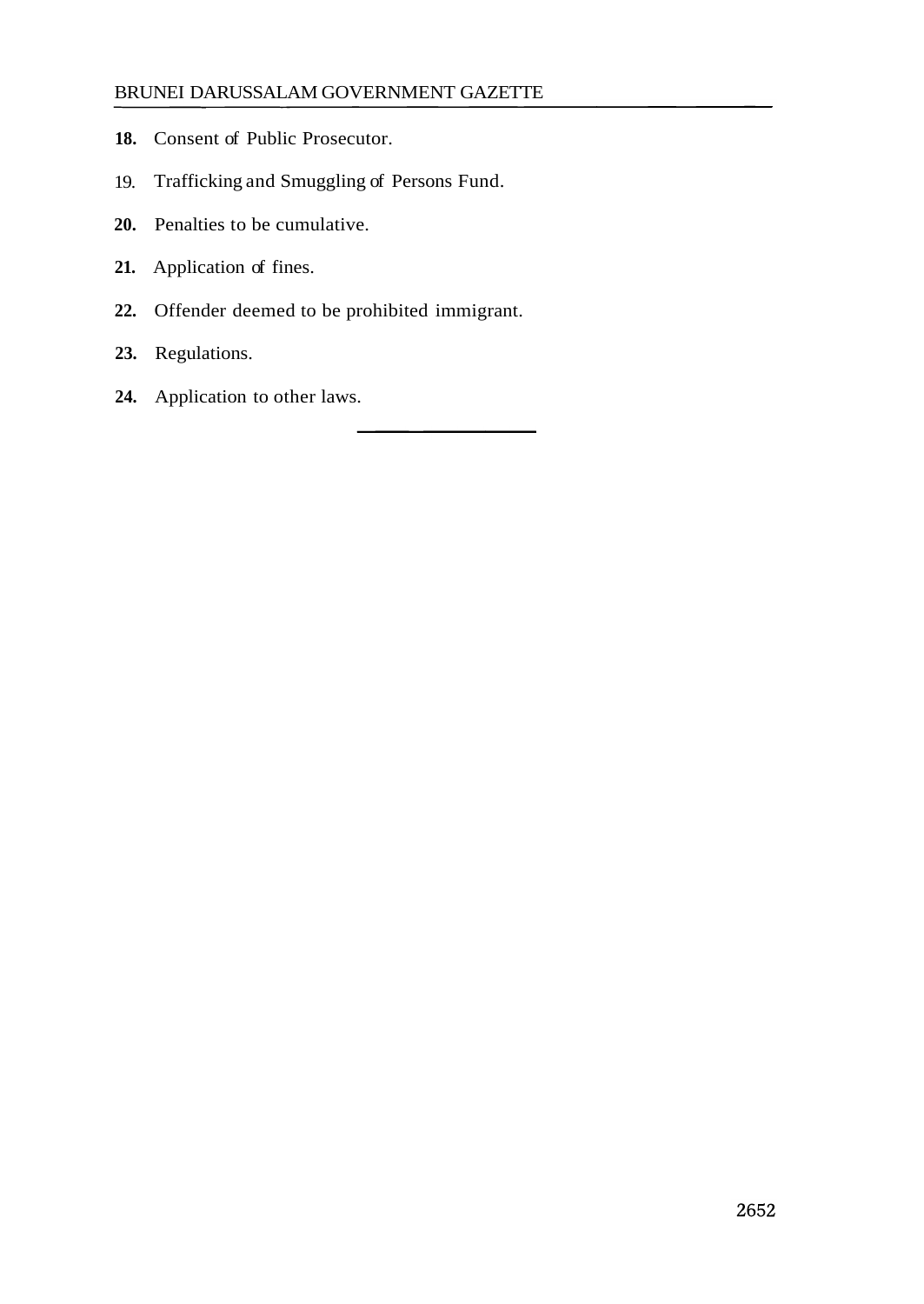# **CONSTITUTION OF BRUNEI DARUSSALAM (Order under Article 83(3))**

#### **TRAFFICKING AND SMUGGLING OF PERSONS ORDER, 2004**

In exercise of the power conferred by Clause **(3)** of Article **83** of the Constitution of Brunei Darussalam, His Majesty the Sultan and Yang Di-Pertuan hereby makes the following Order -

## **Citation and long title.**

**1. (1)** This Order may be cited as the Trafficking and Smuggling of Persons Order $2004$ 

(2) The long title of this Order is "An Order to criminalise people trafficking and people smuggling and for purposes connected herewith".

## **Interpretation.**

2. In this Order, unless the context otherwise requires  $-$ 

"child" means a person who is under 18;

"commercial carrier" includes any person or the owner, operator, master of any means of transport who engages in the transportation of goods or people for commercial gain;

"exploitation" includes all forms a sexual exploitation (including sexual servitude and exploitation of another person's prostitution), forced labour or services, slavery or practices similar to slavery, servitude and the removal of organs;

"financial or other material benefit" includes any type of financial or nonfinancial inducement, gratification, payment, bribe, reward, advantage or service;

"forged travel or identity document" means a travel or identity document that  $-$ 

(a) has been made, or altered in a material way, by a person other than a person or agency lawfully authorised to make or issue the travel or identity document on behalf of a country; or

(b) has been issued or obtained through misrepresentation, corruption or duress or in any other unlawful manner; or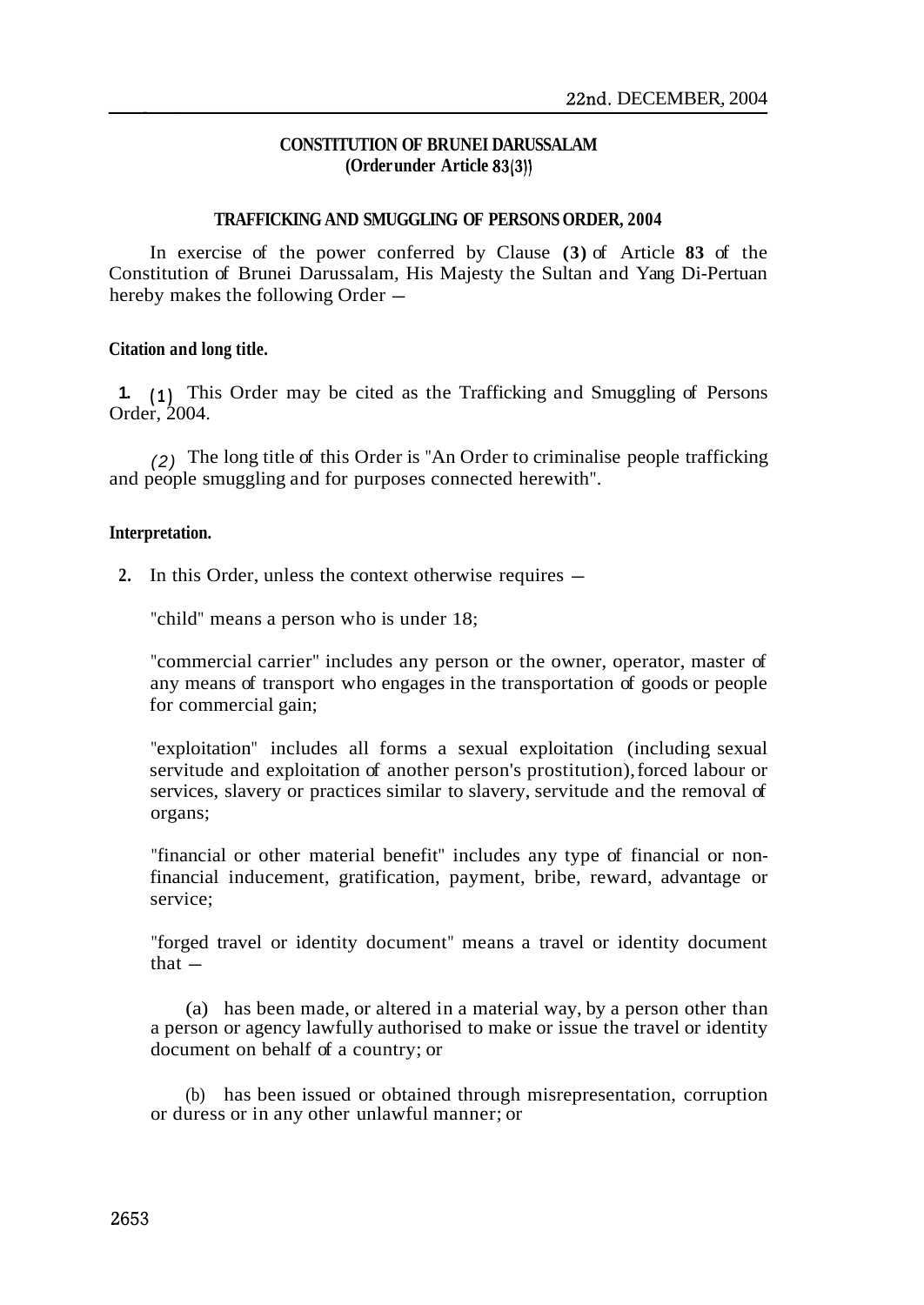(c) is being improperly used by a person other than the rightful holder;

"harbour" includes the giving of food or shelter and the act of assisting a person in any way to evade apprehension;

"Immigration Officer" has the same meaning as in section 2 of the Immigration Act (Chapter 17);

"master" includes any person in command or having charge of any means of transport;

"Minister" means the Minister of Home Affairs:

"officer of customs" has the same meaning as in subsection (1) of section 2 of the Customs Act (Chapter 36);

"owner" includes any part-owner, charterer or consignee in possession thereof or any duly authorised agent of any such person;

"people smuggling" means arranging or assisting a person's unlawful entry into any receiving country including Brunei Darussalam, of which the person is not a citizen or permanent resident of the receiving country, knowing or having reason to suspect that the person's entry is unlawful, in order to obtain a financial or other material benefit;

"people trafficking" means the recruitment, transportation, transfer, harbouring or receipt of a person for the purposes of exploitation, as set out in section 4 or 5;

" $premises$ " includes  $-$ 

(a) a vehicle, ship, aircraft or hovercraft;

*(b)* an installation which is maintained, or is intended to be established for underwater exploitation or exploration;

(c) tent or other movable structure;

"receiving country" means any country or territory into which a trafficked person or a smuggled person is brought or is arranged to be brought as part of an act of people trafficking or people smuggling;

"smuggled person" means any person who is a victim or object of an act of people smuggling, regardless of whether that person participated in people smuggling;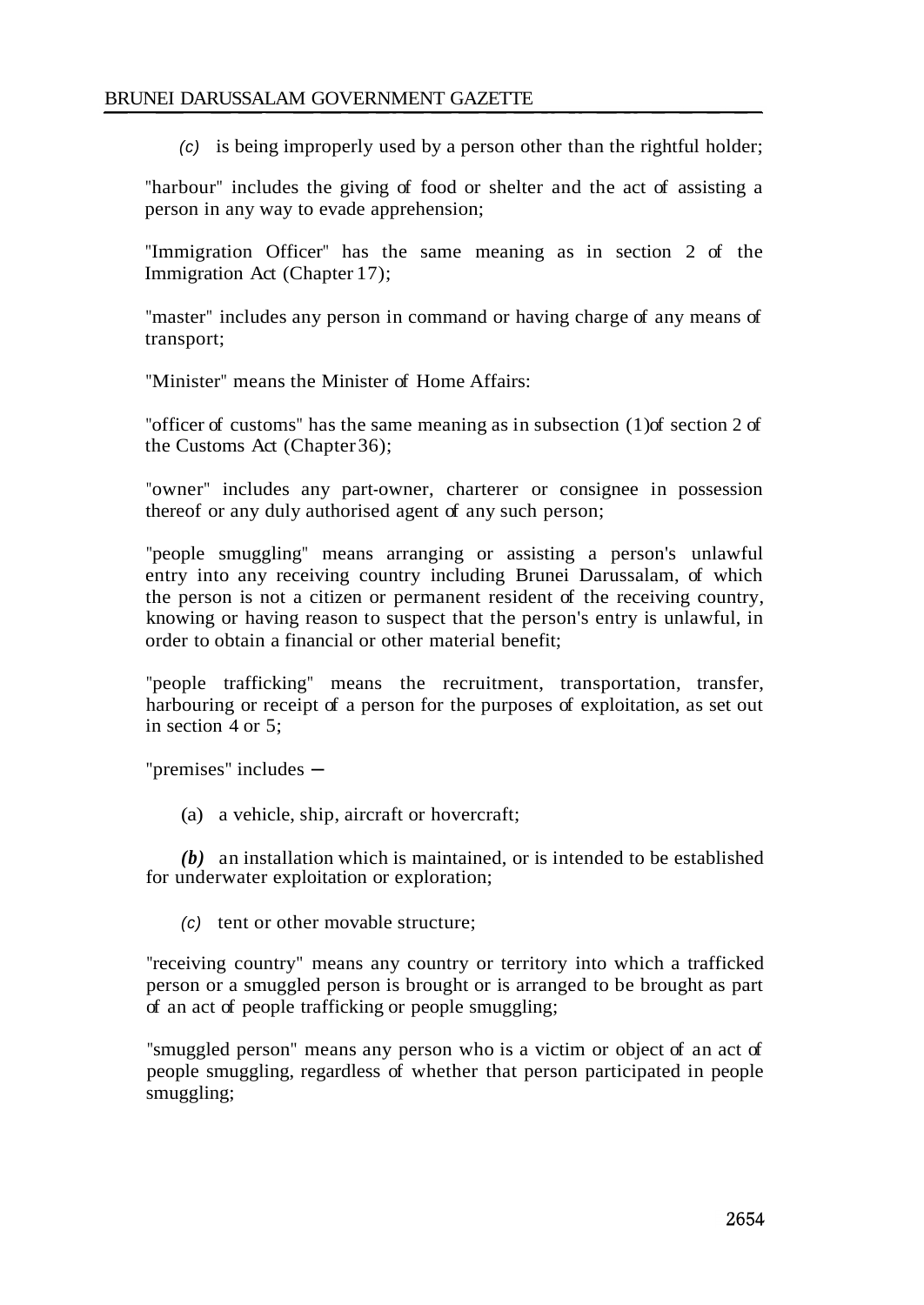"trafficked person" means any person who is the victim or object of an act of people trafficking regardless of whether that person consented or not;

"transits" means arriving and passing through Brunei Darussalam by any means of transport for the purpose of continuing journey by any means of transport to a place outside of Brunei Darussalam;

"travel document" includes an internationally recognised passport, a certificate of identity and any similar document, issued by an authority recognised by the receiving country;

"unlawful entry" means crossing borders without complying with the necessary requirements for lawful entry into the receiving country.

Application.

**3.** The offences in this Order apply, regardless of whether the conduct constituting the offence whether in whole or in part took place within or outside Brunei Darussalam, in the following circumstances —

*(a)* if Brunei Darussalam is the receiving country or the exploitation for purposes of people trafficking occurs in Brunei Darussalam; or

*(b)* if the receiving country is a foreign country but the people trafficking or people smuggling starts in Brunei Darussalam or transits in Brunei Darussalam; or

*(c)* if the person who engages in the people trafficking or people smuggling is a citizen of Brunei Darussalam or a person to whom a Residence Permit or an Entry Permit has been issued under the Immigration Act [Chapter 17).

Offence of people trafficking.

4. Any person who recruits, transports, transfers, harbours or receives any person or persons for the purpose of exploitation by one or more of the following means —

- (a) threat;
- *(b)* use of force or other forms of coercion;
- *(c)* abduction;
- (d) fraud;
- (e) deception;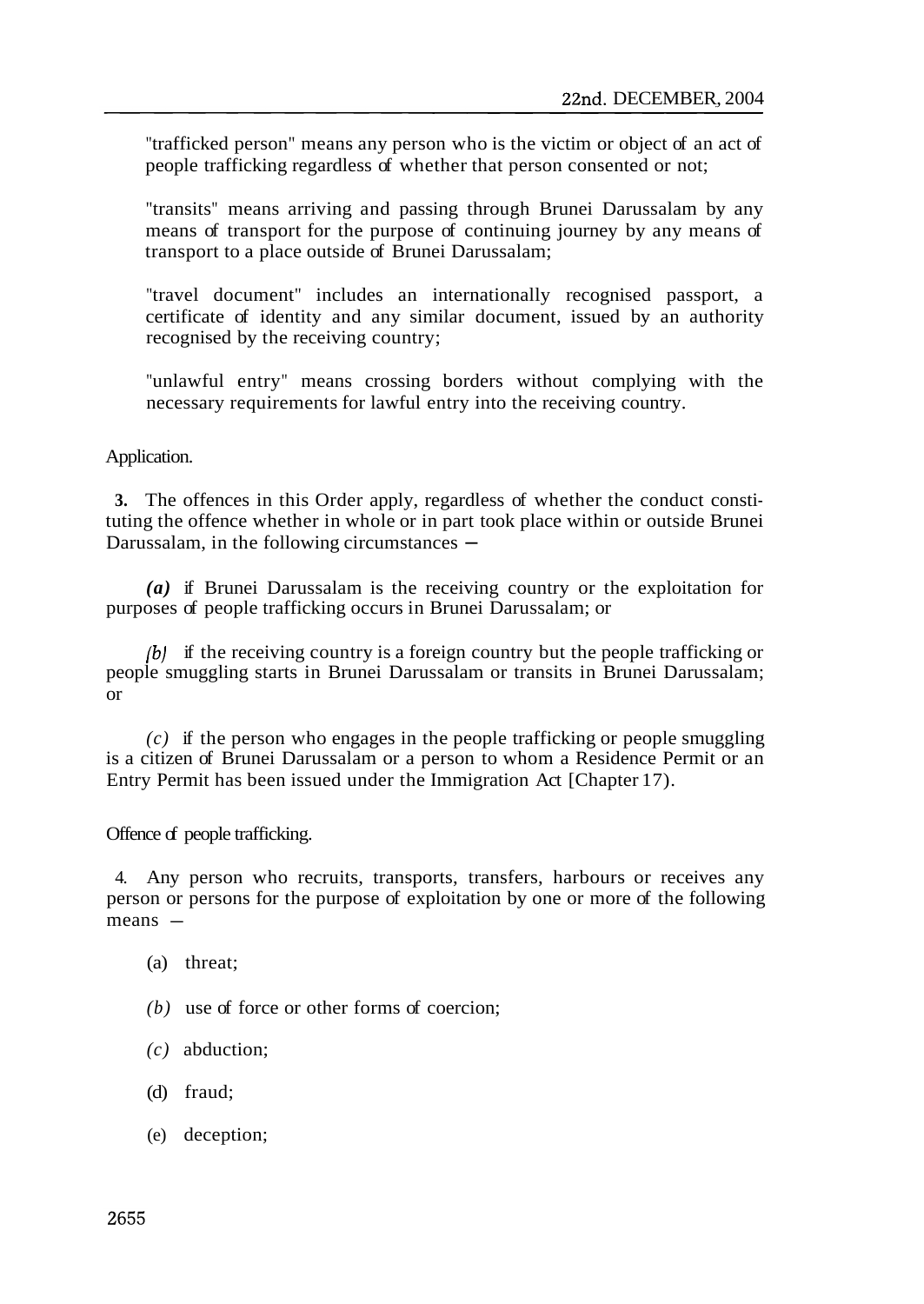$(f)$  abuse of power or of a position of vulnerability;

(g) -the giving or receiving of payments or benefits to achieve the consent of a person having control over another person,

shall be guilty of an offence and liable on conviction to a fine not exceeding \$1,000,000, imprisonment for a term of not less than 4 years but not exceeding 30 years and whipping.

# **Offence of children trafficking.**

5. Any person who recruits, transports, transfers, harbour or receives a child by any means for the purposes of exploitation shall be guilty of an offence and liable on conviction to a fine not exceeding \$1,000,000, imprisonment for a term of not less than 4 years but not exceeding 30 years and not less than 5 strokes of whipping.

## **Offence of exploiting a trafficked person.**

- 6. Any person who  $-$ 
	- (a) engages in; or
	- (b) profits from,

the exploitation of a trafficked person shall be guilty of an offence and liable on conviction to a fine not exceeding \$1,000,000, imprisonment for a term of not less than 4 years but not exceeding 30 years and whipping.

# **Offence of people smuggling.**

**7.** (1) Any person who engages in people smuggling, regardless of whether the smuggled person arrives in the receiving country, shall be guilty of an offence and liable on conviction to a fine not exceeding \$1,000,000, imprisonment for a term not exceeding 30 years and whipping.

(2) Where in any proceeding for an offence under subsection (I), it is proved that the defendant arranged or assisted the unlawful entry of any person into any receiving country (including Brunei Darussalam) of which that person was not a citizen or a permanent resident, it shall be presumed, until the contrary is proved, that the defendant did so knowing that such person's entry was unlawful and in order to obtain a financial or other material benefit.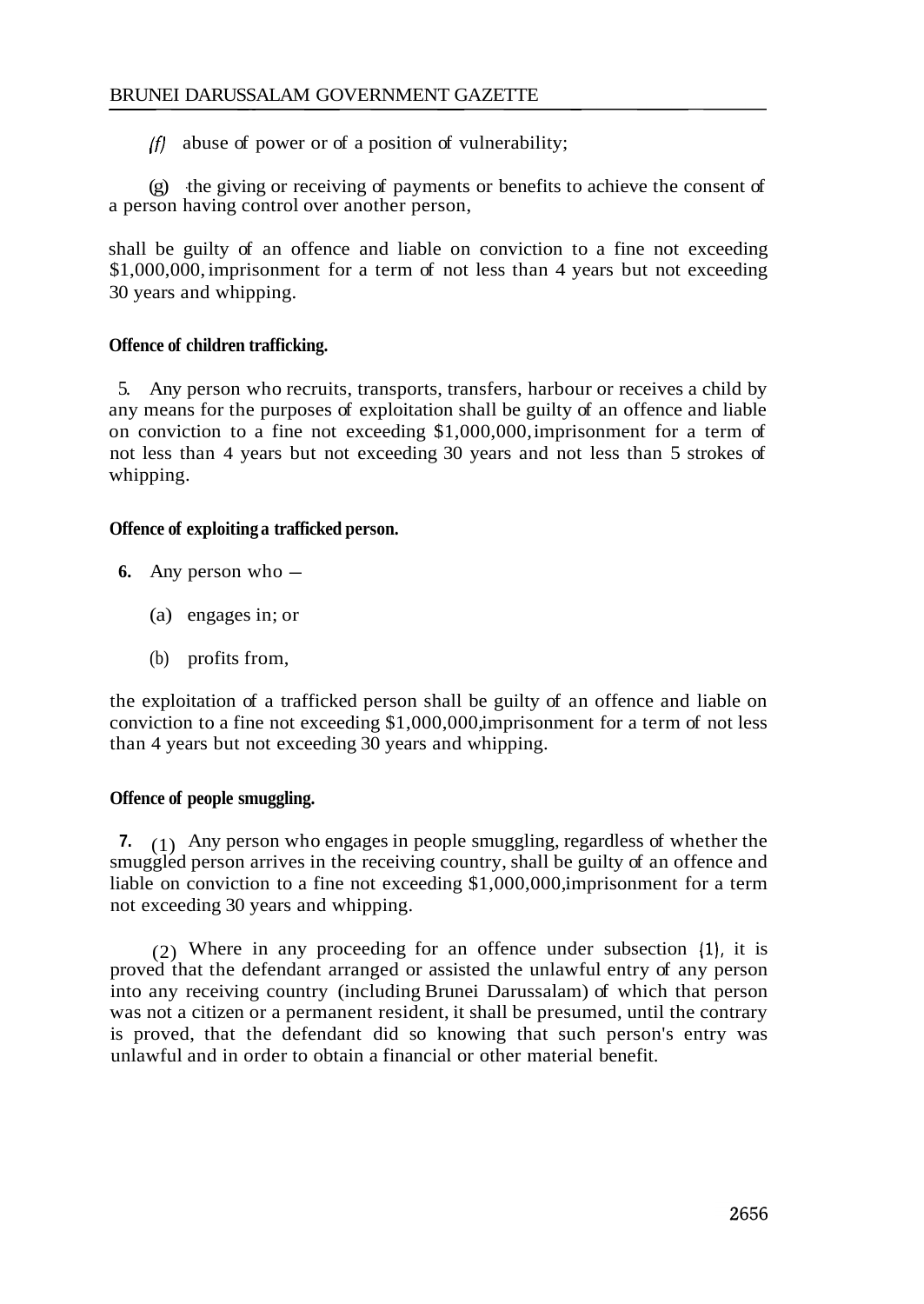#### **Offence to facilitate stay of a smuggled person.**

**8.** (1) Any person who facilitates the continued presence of a smuggled person in a receiving country in order to obtain a financial or other material benefit shall be guilty of an offence and liable on conviction to a fine not exceeding \$1,000,000, imprisonment for a term not exceeding 30 years and whipping.

(2) For the purpose of subsection  $(1)$ , such assistance or facilitation includes producing, providing or procuring forged travel or identity documents in respect of the smuggled person.

(3) Where a smuggled person is found at any premises or place, the occupier of such premises or place shall be presumed, until the contrary is proved, to have facilitated the continued presence of that person at such premises or place in order to obtain a financial or other material benefit.

#### **Aggravated people smuggling offences.**

**9.** Any person who engages in people smuggling under one or more of the following circumstances  $-$ 

(a) the smuggled person is, or is intended to be, subject to exploitation;

*(b)* the smuggled person is subjected to torture or to any other cruel, inhuman or degrading treatment; or

(c) the life or safety of the smuggled person is, or is likely to be, endangered regardless of whether the smuggled person arrives in the receiving country,

shall be guilty of an offence and liable on conviction to a fine not exceeding \$1,000,000, imprisonment for a term of not less than 4 years but not exceeding 30 years and not less than 5 strokes of whipping.

#### **Consent of trafficked person irrelevant.**

**10.** For the purpose of sections 4, 5 and 6, it shall not be a defence if the trafficked person has consented to the people trafficking or to the exploitation.

#### **Offence relating to forged travel or identity documents.**

- 11. Any person who  $-$ 
	- (a) makes;
	- *(b)* obtains;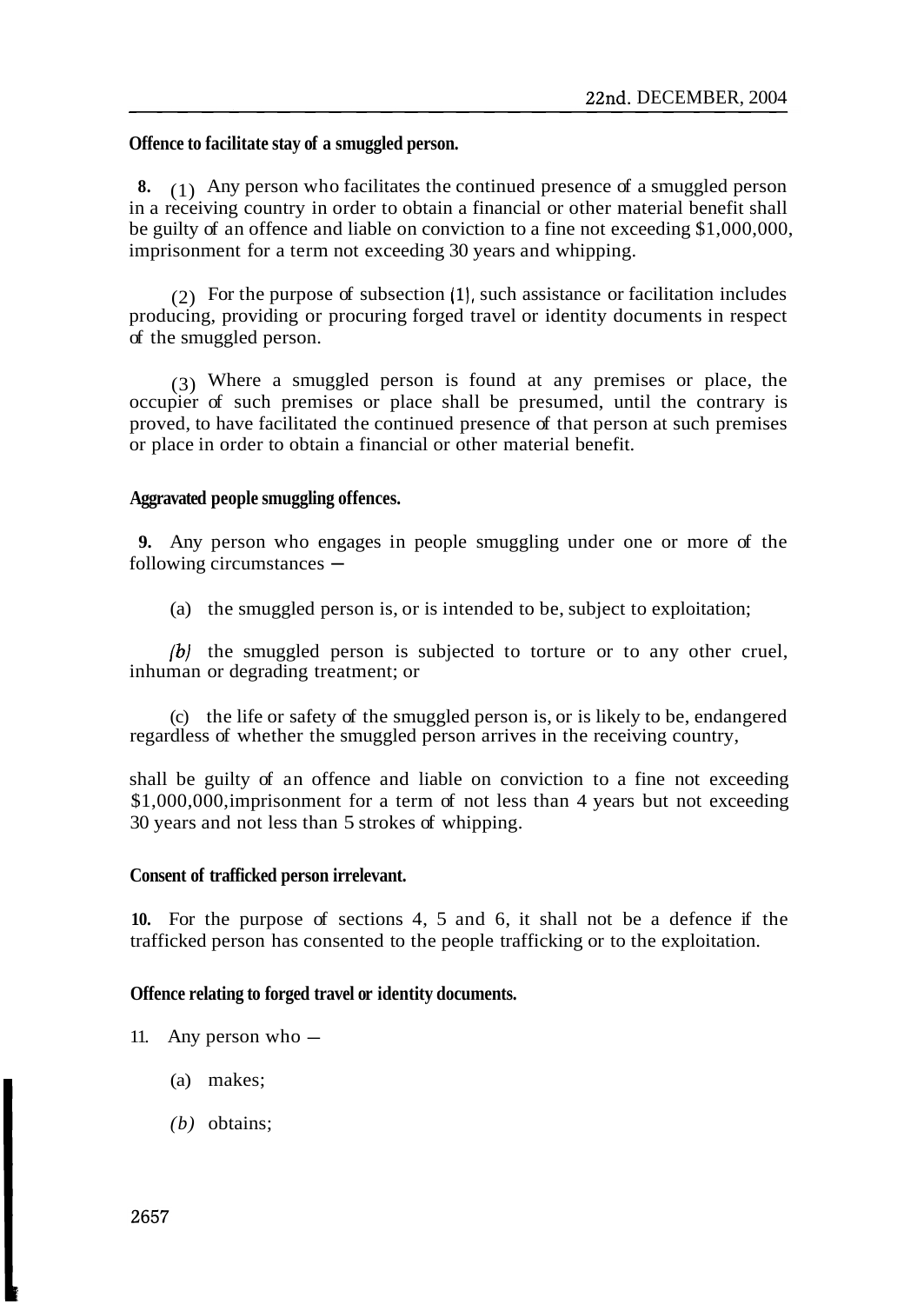- (c) gives or sells; or
- (d) possesses,

a forged travel or identity document for the purpose of facilitating people trafficking or people smuggling, shall be guilty of an offence and liable on conviction to a fine not exceeding \$50,000, imprisonment for a term not exceeding 10 years or both.

# **Liability of commercial carrier.**

**12.** (1) A commercial carrier which brings a trafficked or smuggled person into a receiving country and, upon entry into the receiving country, the person does not have the travel documents required for lawful entry into that country, shall be guilty of an offence and liable on conviction to a fine not exceeding \$100,000.

(2) A commercial carrier shall not be guilty of an offence under subsection  $(1)$  if  $-$ 

(a) the commercial carrier has reasonable grounds to believe that the documents that the person has are the travel documents required for lawful entry of that person into the receiving country; or

(b) the person is in possession of the travel documents required for entry into the receiving country when that person boarded, or last boarded, the means of transport to travel to the receiving country; or

(c) the entry into the receiving country occurred only because of illness of or injury to a person on board, stress of weather or other circumstances beyond the control of the commercial carrier.

**(3)** A commercial carrier which has been found guilty of an offence under this section shall be liable for all expenses incurred by the receiving country in respect of the person's detention, maintenance and his removal from the receiving country and such expenses shall be recoverable as a debt due to the receiving country.

# **Attempts, abetment and conspiracy.**

**13.** (1) Whoever attempts to commit any offence punishable under this Order or any regulations made thereunder, or abets the commission of such offence, shall be punished with the punishment provided for such offence.

(2) A person who conspires with another person to commits an offence under this Order or any regulations made thereunder shall be guilty of the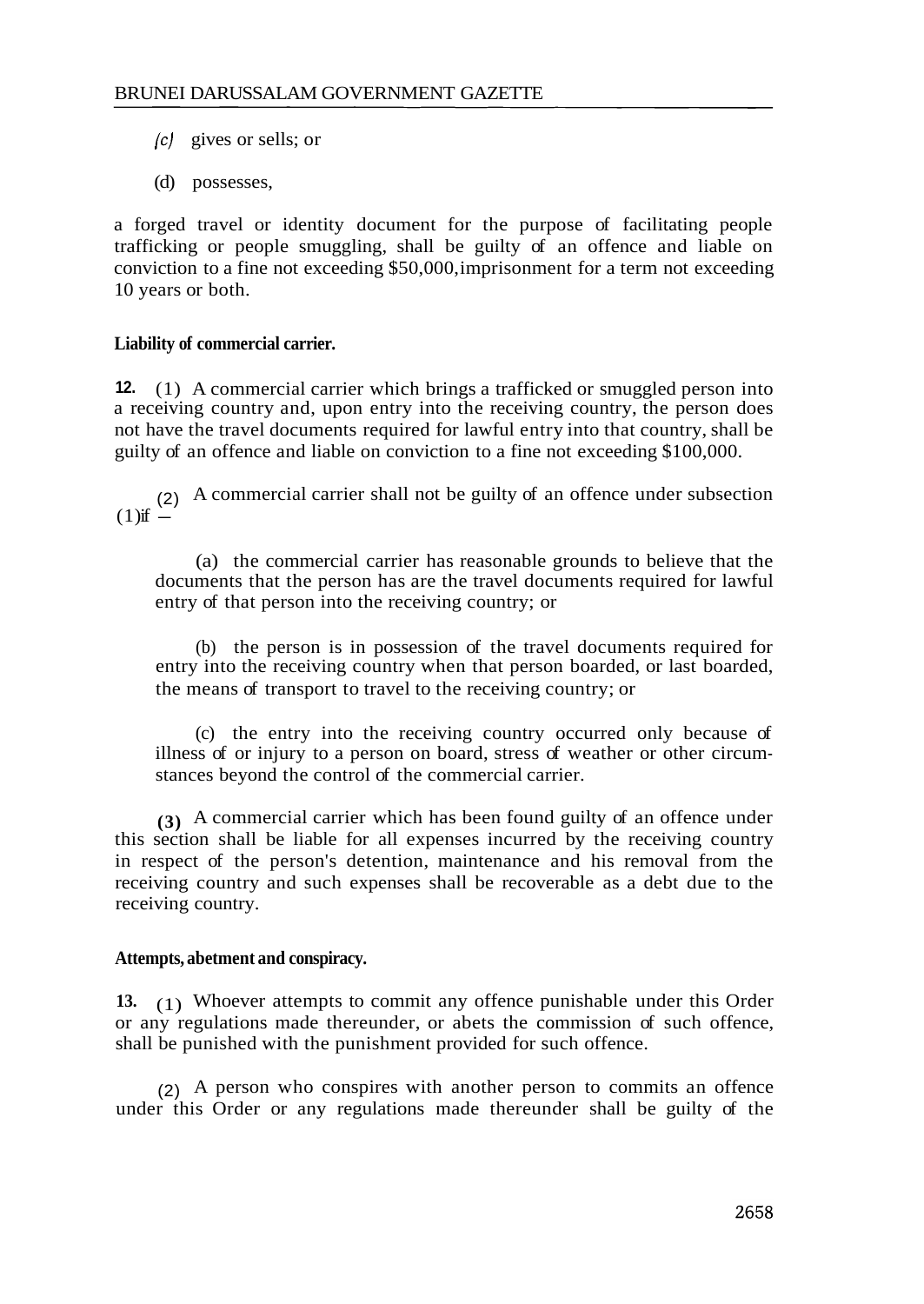offence of conspiracy to commit that offence and may be punished as if the offence to which the conspiracy relates had been committed.

#### **Offences by bodies of persons.**

14. Where an offence against this Order or any regulations made thereunder has been committed by a company, firm, society or other body or persons, any person who at the time of the commission of the offence was a director, manager, secretary or other similar officer or a partner of the company, firm, society or other body of persons or has purporting to act in such capacity shall be deemed to be guilty of that offence unless he proves that the offence was committed without his consent or connivance and that he exercised all such diligence to prevent the commission of the offence as he ought to have exercised, having regard to the nature of his functions in that capacity and to all the circumstances.

## **Powers of arrest and investigation.**

**15.** (1) Any police officer, Immigration Officer or officer of customs may arrest without warrant any person who he reasonably believes has committed an offence under this Order or any regulations made thereunder.

(2) When any person is arrested by an Immigration Officer or officer of customs, such officer shall comply with the provisions of section 33 of the Criminal Procedure Code [Chapter 7) as if he were a police officer.

(3) In any case relating to the commission of any offence against this Order or any regulations made thereunder, any Immigration Officer or any officer of customs shall have the same powers of investigation of a police officer under Chapter XI11 of the Criminal Procedure Code (Chapter 7).

# **Powers of search.**

**16.** (1) Any police officer, Immigration Officer or officer of customs may with-<br>out a warrant  $-$ 

*(a)* enter and search any premises; and

*(b)* stop and search any ship, vehicle and person, whether in public place or not,

if he has reason to believe that any evidence of the commission of an offence against this Order or any regulations made hereunder is likely to be found on such premises or person or in such ship or vehicle and may seize any evidence so found.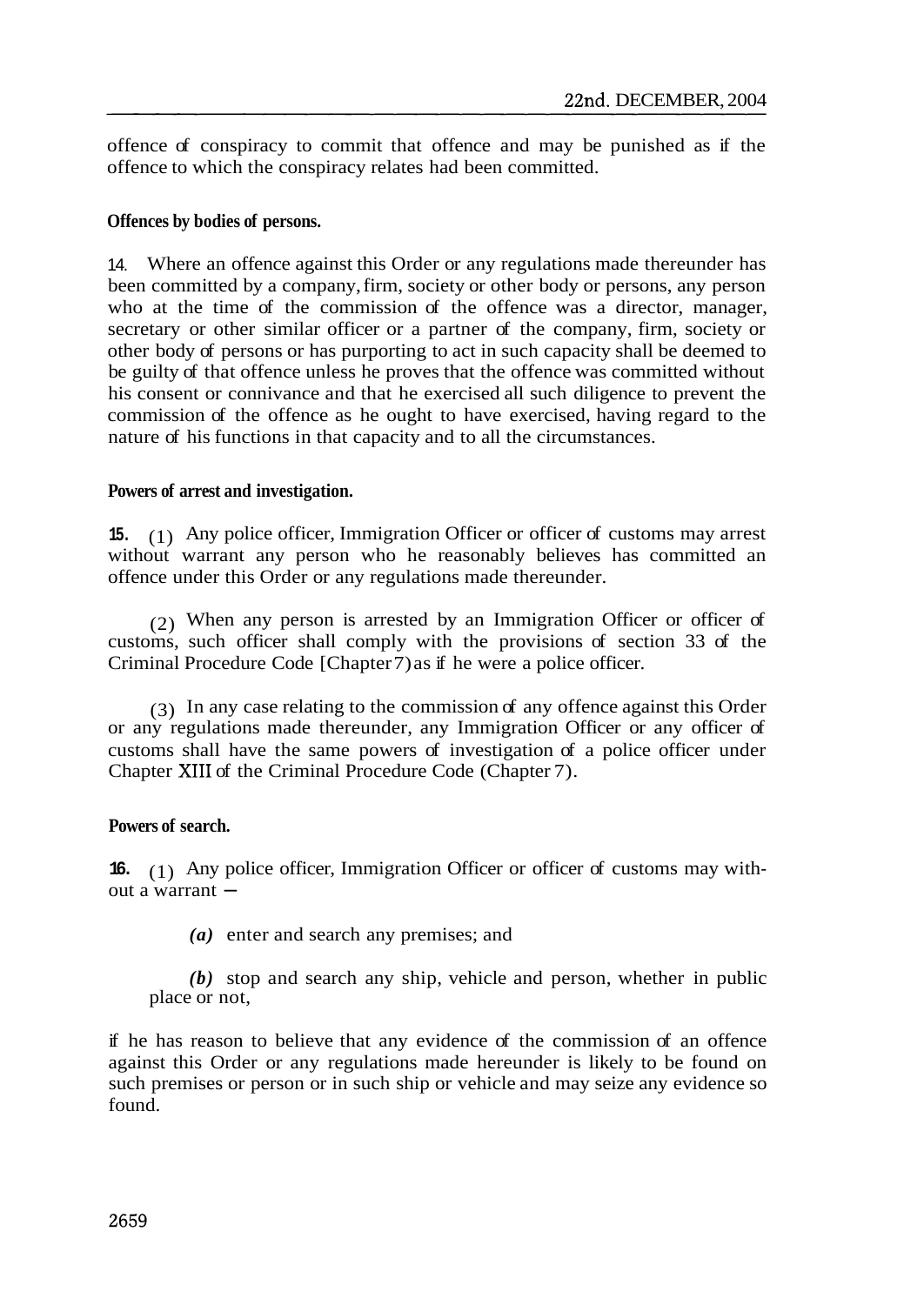(2) No woman shall be searched under this section except by a woman.

# **Offences to be non-bailable.**

**17.** Every offence under this Order or any regulation made hereunder shall be deemed to be non-bailable for the purposes of the law relating to criminal procedure.

## **Consent of Public Prosecutor.**

18. No prosecution for any offence under this Order shall be instituted except with the consent in writing of the Public Prosecutor.

## **Trafficking and Smuggling of Persons Fund.**

**19.** (1) There is hereby established a fund called the Trafficking and Smuggling of Persons Fund which, subject to this section, shall be administered and managed by the Permanent Secretary.

(2) The Fund shall consist of  $-$ 

*(a)* all amounts contributed by the Government towards the establishment or maintenance of the Fund from the Consolidated Fund or any other sources;

*(b)* all sums recovered under or in satisfaction of a judgment of any court under this Order; and

*(c)* subject to section 21, all fines imposed by any court under this Order.

**(3)** For the purpose of this Order, monies paid into the Fund shall not form part of the Consolidated Fund.

(4) Subject to subsection (5), monies in the Fund shall be applied for  $-$ 

*(a)* financing the cost of repatriation of smuggled persons and trafficked persons;

*(b)* the promotion of information and education of the public in preventing, suppressing or otherwise of people trafficking and people smuggling;

*(c)* rewards to any person in preventing or suppressing people trafficking and people smuggling; or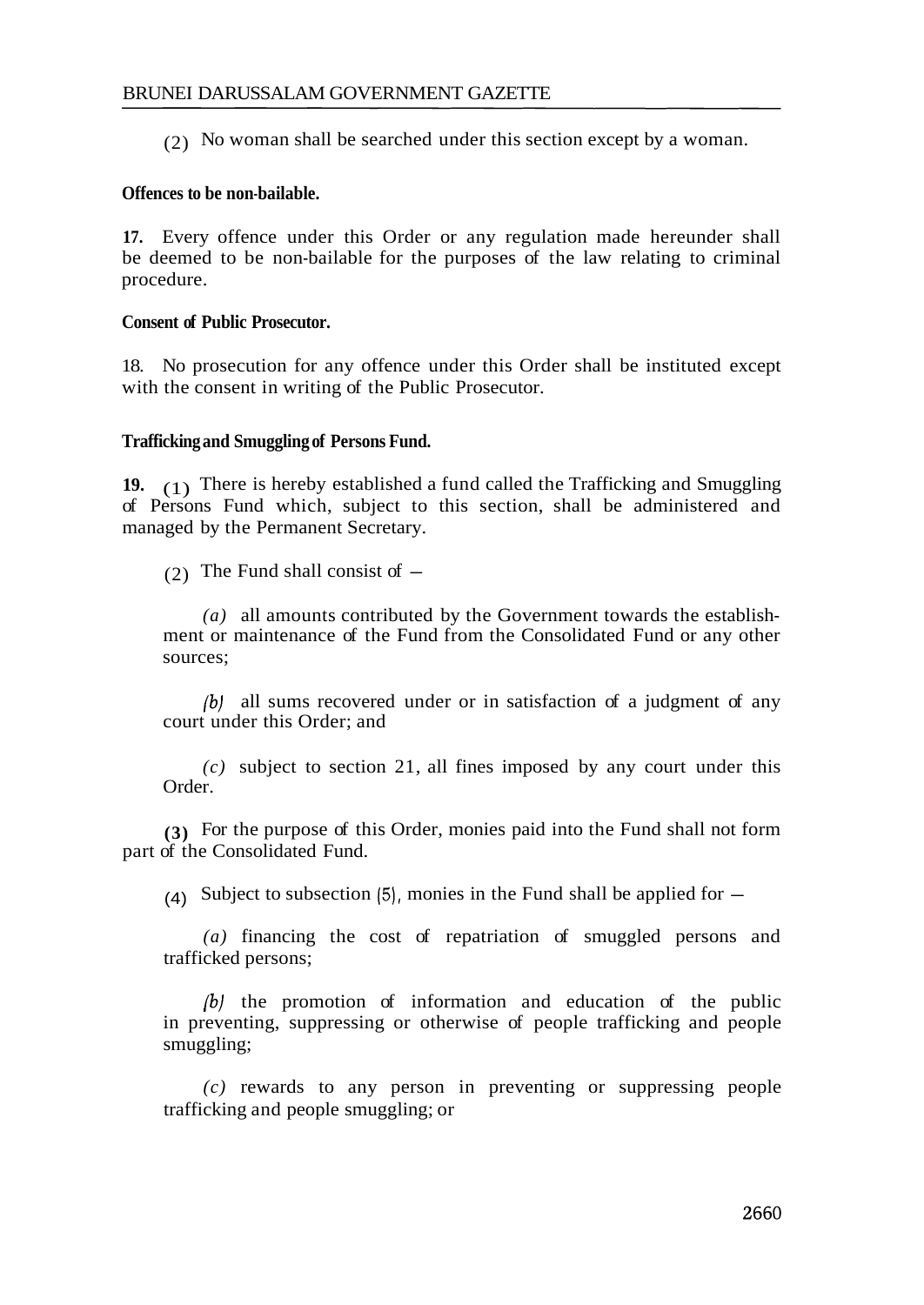*(dl* such other purposes as the Minister may consider necessary or expedient for giving effect to and carrying out the provisions of this Order.

(5) The Permanent Secretary shall consult the Attorney General before applying the Fund for any of the purposes set out in subsection (4).

(6) Monies paid into the Fund, while not being applied for any of the purposes set out in subsection (4), shall be placed in the name of the Fund, in a current or deposit account, with one or more banks selected by the Permanent Secretary, and any interest earned on such monies while held in any such account shall be credited to such account.

(7) The accounts of the Fund shall be audited at least once annually by the Auditor General and the duly audited accounts shall be presented to the Minister of Finance.

 $(8)$  In this section  $-$ 

"Fund" means the Trafficking and Smuggling of Persons Fund established by subsection (1);

"Permanent Secretary" means the Permanent Secretary to the Ministry of Home Affairs.

#### **Penalties to be cumulative.**

**20.** For the avoidance of any doubt, where more than one penalty is prescribed for an offence under this Order, the use of the word "and" shall signify that the penalties shall be inflicted cumulatively.

#### Application of fines.

21. When under this Order or any regulations made thereunder any court imposes a fine for the contravention of section 4, 5 or 6 or for an abetment of or conspiracy or attempt to commit such offences, the court may upon the application of the Public Prosecutor and, if it thinks fit, direct that the whole or any part of such fine when recovered be paid as compensation to the trafficked person.

#### **Offender deemed to be prohibited immigrant.**

**22.** A person, not being a citizen of Brunei Darussalam, convicted for any offence under this Order or any regulations made thereunder shall be deemed to be a prohibited immigrant under the Immigration Act (Chapter 17).